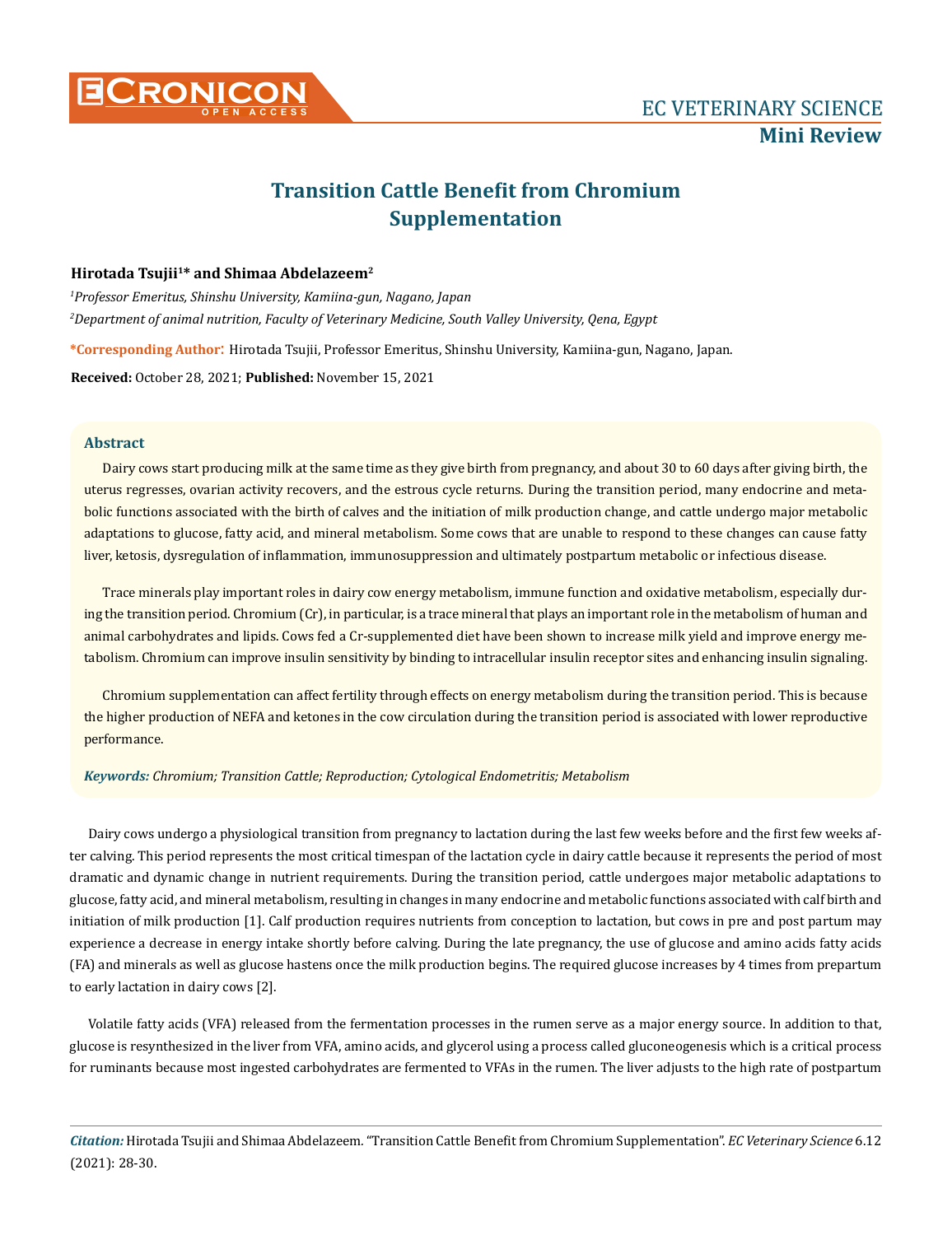gluconeogenesis by increasing the expression of key gluconeogenic enzymes. However, the significant increase in hepatic gluconeogenesis immediately after delivery can lead to insulin resistance, impeding the accumulation of glycogen in muscles and liver and stopping the use of glucose for adipose tissue (Lipogenesis).

In addition to milk synthesis, postpartum dairy cows also require glucose for a variety of other tissues including those involved in reproduction [3]. Compared to cows that became pregnant and non-pregnant after the first artificial insemination (AI), cows with high blood glucose levels three days after calving had a higher pregnancy rate [4]. Hypoglycemia during early lactation causes infertility in dairy cows [5]. Failure to meet auxotrophy affects reproduction, including hormone synthesis and secretion, follicular ovulation, implantation and embryonic development.

Glucose regulates changes in endocrine hormones such as insulin and insulin-like growth factor 1 (IGF-1) to coordinate metabolism throughout the body [6]. Insulin stimulates the liver to release IGF-1 into the circulating blood [7]. Glucose stimulates the release of insulin which distribute nutrients to adipose tissue and muscle.

During postpartum, the hasten demand of glucose and other nutrients to meet the requirements for the synthesis of colostrum and milk associated with decreased feed intake, leads to negative energy balance (NEB) and micronutrient shortage. The NEB force cows to break down glycogen in the liver and muscles and to mobilize body fat in the form of non-esterified fatty acids (NEFA). Cattle breaks down triglyceride (TG) stored in adipose tissue and use it as an energy source followed by the releases of fatty acids and glycerol into blood circulation. The fatty acid (FA) and glycerol then oxidize in the liver forming acetyl-CoA. Under normal conditions, carbohydrate is metabolized and gives the pyruvic acid which provides sufficient oxaloacetate that is combined with acetyl-CoA as an essential step in tricarboxylic acid (TCA) cycle to form citrate. However, both the limited energy intake and the glucose shortage limit the production of TCA cycle intermediates particularly oxaloacetate leading to ketone body formation and increased concentrations of ketone bodies (acetoacetic acid, β-hydroxybutyric acid/BHBA, and acetone) in body fluids. These changes are normal adaptive process in high producing cows and if they are unable to respond to these metabolic changes in the postpartum period, fatty liver, ketosis, dysregulation of inflammation, immunosuppression, and ultimately metabolic or infectious disease may occur [8].

Trace minerals play crucial roles in aspects of energy metabolism, immune function and oxidative metabolism of dairy cattle, especially during the transition period.

Chromium (Cr) is a trace mineral that plays an important role in human and animal carbohydrate and lipid metabolism. The high requirement of Cr is classically associated with the nutritional, metabolic, and physical stress [9]. Several studies showed that cows fed diet supplemented with Cr have increased milk yield [10] and improved energy metabolism, as measured by lower circulating concentrations of NEFA or BHBA during the transition period [11].

Chromium can improve insulin sensitivity by binding to the intracellular insulin receptor site and enhancing insulin signaling [12], thereby enhancing carbohydrate metabolism.

Chromium supplementation can affect reproductive performance through its impact on energy metabolism during the transition period. Higher production of NEFA and ketone bodies in cow circulation during the transition period was coupled with reduced reproductive performance in a largescale study [13]. Cheong., *et al*. [14] showed that this reduction can be partially explained by the development of cytological endometritis (CE) as it was highly associated with cow suffering from ketosis. Cytological endometritis can affect postpartum reproductive performance by decreasing the first-service conception rate [15] and lowering the probabilities for pregnancy at first insemination [16] in cows with CE compared with cows without CE.

Chromium supplementation in transitional cows can be expected to alleviate the adverse effects of metabolic stress on cows, improve health and milk production.

*Citation:* Hirotada Tsujii and Shimaa Abdelazeem*.* "Transition Cattle Benefit from Chromium Supplementation". *EC Veterinary Science*  6.12 (2021): 28-30.

29